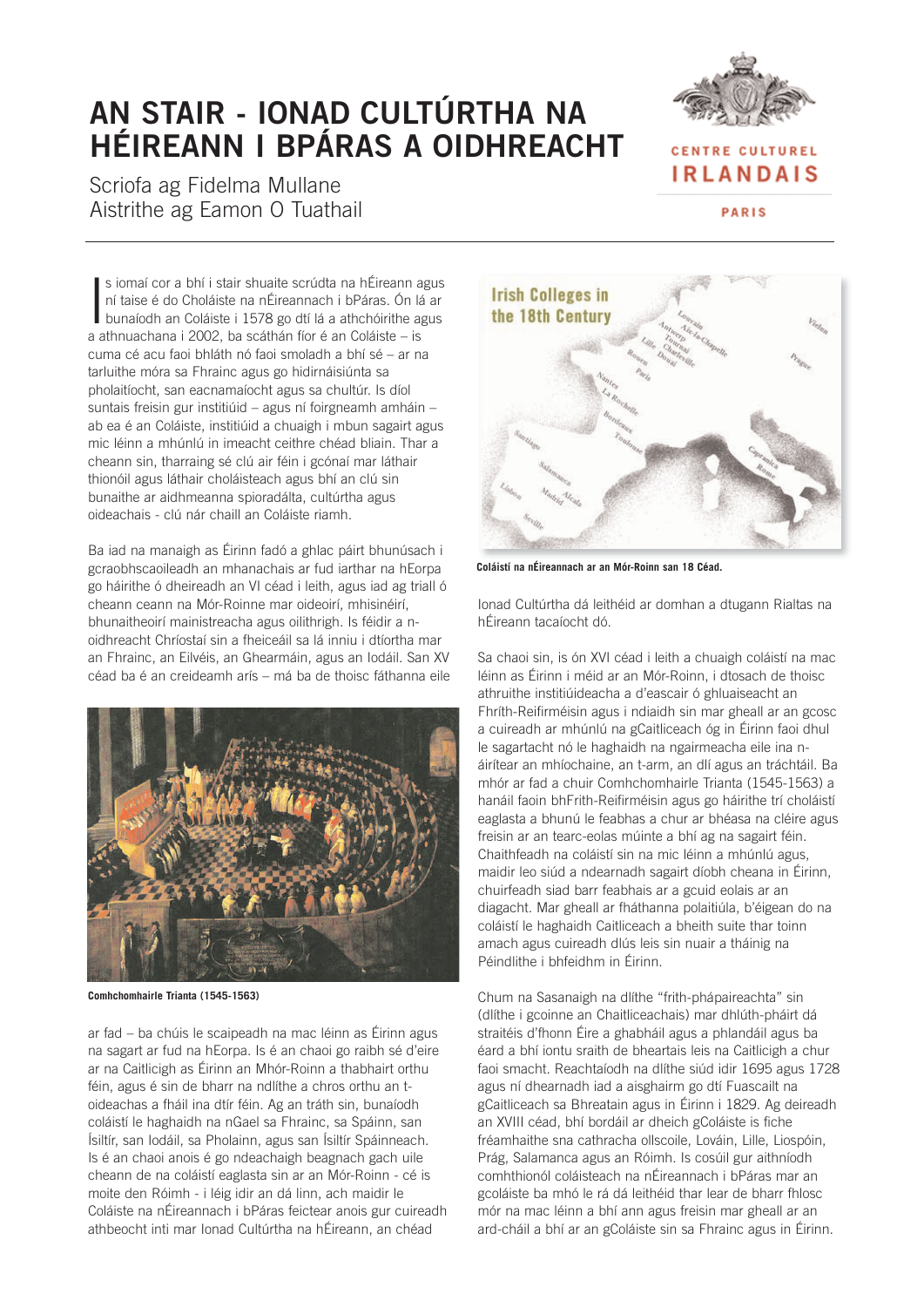



**Sa bhliain 1578, ba é John Lee as Port Láirge a bhunaigh "Comhthionól na Mac Léinn Éireannach i bPáras" nuair a bhailigh sé an bhuíon bheag de mhac-chléirigh as Éirinn le chéile sa Choláiste Montaigu.**

Maidir leis an gcéad chomhthionól coláisteach Éireannach riamh a bunaíodh thar lear, is i leith an Athar John Lee as Port Láirge a chuirtear an téacht sin sa bhliain 1578: chuaigh seisear dá mhic léinn ansin isteach i gColáiste Montagu de chuid Ollscoil Pháras. Chuireadar fúthu i dtosach ag Sráid San Tomás agus toisc go raibh siad ag dul i méid

go sciobtha d'athraigh siad cónaí go Sráid de Sèvres mar ar lonnaigh na mic léinn as Éirinn go ceann dhá fhichead bliain. Ina dhiaidh sin, shonraigh Uachtarán Ollscoil Pháras sa bhliain 1623, go gcomhdhéanfadh an bhuíon sin de mhic léinn as Éirinn "Coláiste Eaglasta" uaidh sin amach. Ba é an Rí Laoiseach XIV - agus é i Versailles - a bhronn an chéad áras buan ar Choláiste na nÉireannach de bhíthin litreacha paitinne sa bhliain 1677. Bhí sé sin suite i Sráid des Carmes ag Coláiste na Lombardach, coláiste a bunaíodh i 1330 d'fhonn iostas a chur ar fáil do mhic léinn Iodálacha agus iad gan gléas beo orthu. Ar na mic léinn a rinne staidéar ansin bhí Iognáid Loyola sa chomhaireamh ceann agus, tamall beag ina dhiaidh sin, chaith Proinsias-Xavier seal ann. I rith an chéid dár gcionn, ba é Coláiste na Lombardach an phríomh-áit ar chruinnigh na mic léinn as Éirinn le chéile i bPáras. Is mór an cháil léinn a bhí ag na hollúna agus ag na mic léinn sin sa timpeallacht ollscoile sa Fhrainc agus mar a chéile in Éirinn agus bhain cuid acu Ollúnachtaí nó Uachtaránacht amach sna hinstitiúidí ard-oideachais sa dá thír. Is iomaí cathaoir ollaimh freisin a líonadar in Ollscoil Pháras. Ach thar aon rud eile, tá moladh agus glóir shíoraí tuilte acu de chionn gur mhúnlaigh siad sagairt sár-oilte le haghaidh an mhisin in Éirinn.

Maidir leis na sagairt a tháinig thar ais go hÉirinn is mór a chuaigh siad i gcionn ní hamháin ar an saol cráifeach ach, lena chois sin, ar shaol comhdhaonnach an phobail agus ar chultúr na linne sin go coitianta in Éirinn. "Na tuairimí caolaigeanta a bhí acu nuair a d'fhág siad Éire, coigeartaíodh agus maolaíodh iad de bharr a dtrialla thar lear. Is minic a tharla sé gur chuir siad aithne ar dhaoine a bhí i bhfad níos oilte ná mar a chastaí ar mhinistir Protastúnach a raibh cónaí coitianta air faoin tuath in Éirinn. Anuas ar sin, rinneadh sagairt díobh agus iad in aois oirbhirt tar éis dóibh eolas a chur ar an saol mór ina réaltacht agus a éagsúlacht. Fiú murar chuir siad mórán i scríbhinn - nó gan scríobh ar bith - i réimse na diagachta nó na litríochta, bhí nósanna deá-iompair ar a laghad ar a gcomhairle acu agus an

chéadfacht a bhaineann le haicme chultúrtha agus lena chois sin creideamh acu i gcuibheas na cléire" (W.Lecky. A History of Ireland in the Eighteenth Century, 1892).

Mar sin féin, ní raibh an cuibheas sin in ann an siosma agus an bhruíon idir chléir agus mhic léinn a chosc ag Coláiste na Lombardach. Is é an chaoi go raibh idir scoláirí eaglasta agus neamheaglasta ag maireachtáil le chéile sa Choláiste sin, cuid acu a raibh ord beannaithe faighte acu cheana in Éirinn agus cuid eile nach ndearnadh sagairt díobh fós. Ba mhór an difear a bhí idir dheis mhaireachtála na mac léinn gan ord beannaithe – cuid acu a bhí i dtaobh na déirce amháin - agus na sagairt a thug a mbeatha i dtír de bharr comaoineacha Aifrinn. Ba chúis é an difear sin go hiondúil leis na conspóidí a scair na mic léinn agus na sagairt ó chéile. Cuireadh deireadh leis sin go formhór de thoisc reachtaithe ríoga sa bhliain 1728, nuair a rinneadh Coláiste na Lombardach a bhronnadh ar an gcléir amháin agus foirgneamh eile i Sráid des Carmes ar na mic léinn eile.

Ach shroich scéal an Choláiste a bhuaic 98 bliain tar éis é a bheith bunaithe ag Sráid des Carmes nuair a d'fhódaigh na mic léinn iad féin i bhfoirgneamh nua faoi leith, foirgneamh buan Choláiste na nÉireannach, agus é sin suite arís i gcroílár an Cheantair Laidine. Sa bhliain 1769, ghlac Labhrás Ó Ceallaigh, ceannaire Choláiste na Lombardach, seilbh ar áras agus ar an bhfearann talaimh máguaird i Sráid du Cheval Vert. Tar éis don áras a bheith athchóirithe ó bhun go barr agus fadú a chur leis, bhí an foirgneamh sin réidh le fáilte isteach a chur roimh na mic léinn agus iad ag déanamh staidéir le bheith ina sagairt nó le haghaidh gairmeacha eile. Maidir leis na sagairt as Éirinn ar an bhfoireann mhúinte, bhí orthu siúd fanacht i gColáiste na Lombardach. Ach ní ró-fhada a mhair aga na fáilte sin, mar



nuair a thosaigh Réabhlóid na Fraince i 1789 is mór a chuaigh sin i gcion ar na comhthionóil as Éirinn i bPáras agus ar gach dá raibh i ndán dóibh. Sa bhliain 1793

coigistíodh Coláiste na Lombardach agus Coláiste na nÉireannach araon. Tugadh thar ais an dara ceann acu i 1795 ach níor imigh na hÉireannaigh riamh thar ais chuig Coláiste na Lombardach. Is mór an bhaint a bhí ag Briogáid na hÉireann – an tSean-Bhriogáid ar ghlac na reisimintí páirt inti, iad a thug seirbhís ar son na Fraince ón mbliain 1691 anuas – leis an gColáiste mar a ndearna cuid mhaith de na saighdiúirí cúrsaí staidéir. Ach scaoileadh soir siar iad siúd ag tús na Réabhlóide. Maidir le tír na hÉireann féin, lean na Sasanaigh den fhorghabháil agus den phlandáil i gcónaí. Ach i gcaitheamh an XVII céad thosaigh an saol mór ag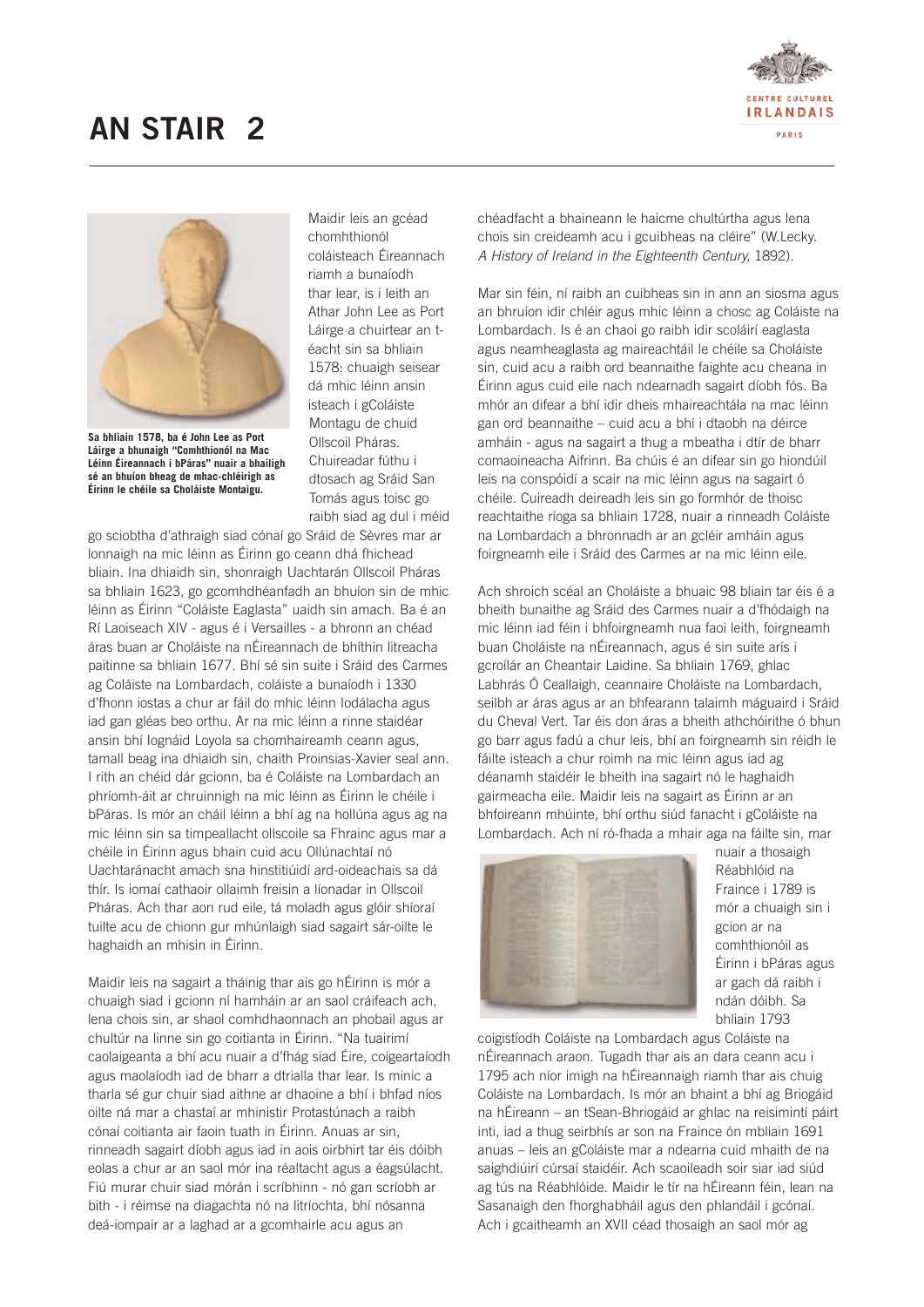



**Chuir an Príomh-Chonsal, Napóilean I ("Impire" ina dhiaidh sin) suim sa Bhriogáid Éireannach agus i gColáiste na nÉireannach. Ar scaoileadh do na reisimintí Éireannacha i 1791, bhunaidh Napóilean Léigiún Éireannach agus thíolaic sé a bhratach pearsanta dó.**

athrú. Níor lúide an tathrú a tháinig ar Choláistí na nÉireannach ar an Mór-Roinn dá bharr agus ba é an dála chéanna ag an gColáiste i bPáras é. I measc mhuintir na hÉireann bhí an teanga Ghaeilge féin ag dul ó chion agus bhí formhór na ndaoine a raibh bara na himirce fúthu ag aimsiú ar na tíortha ina labhraítí Béarla le saol nua a bhaint amach dóibh féin.

Sa bhliain 1795 bunaíodh Coláiste Má

Nuad le bheith ina choláiste eaglasta frith-réabhlóideach agus de bhrí freisin go raibh Coláiste na nÉireannach i bPáras faoi choigistíocht: i bPáras is ea a mhúnlaítí dhá thrian den chléir as Éirinn ar an Mór-Roinn ag an am sin. Thar a cheann sin ó thús an XIX céad i leith bunaíodh coláistí eaglasta eile ar fud na hÉireann. Dá bharr sin, ní ag an bhFrainc a bhí an tús áite pribhléideach mar cheann scríbe do na mic léinn ní ba mhó.

Sa tréimhse idir 1793 agus 1802 baineadh leas as Coláiste na nÉireannach mar scoil le haghaidh buachaillí Francacha faoi bhainisteoireacht an Abbé MacDermott. Sa bhliain 1802, rinne Napóilean Bonaparte, a raibh a dheartháir Jerome ina dhalta sa scoil ar feadh scaithimh, forógra consalach ag tabhairt cead don Choláiste a athoscailt ach ar choinníollacha a bhí as an gcoitiantacht ar fad. Is éard a bhí i gceist go ndéanfaí Coláistí na nÉireannach, na Sasanach agus na nAlbanach agus na fondúireachtaí a bhain leo a chomhaontú le chéile. Is é an chaoi gur chuir sin deireadh le hiostas na sagart as Éirinn i gColáiste na Lombardach. Is féidir, mar sin féin, séipéal Choláiste na Lombardach a fheiceáil i gcónaí i Sráid des Carmes. Uaidh sin amach is é Église Saint Ephraim des Syriens (Eaglais Naomh Ephraim den tSiria) is ainm don séipéal agus is díol suime é gurb í sin an t-aon eaglais i bPáras a tógadh i bpatrún foirgnimh de chuid an ailtire cháiliúil Iodálaigh, Gian Lorenzo Bernini. Sa lusca faoin eaglais is ea atá sean-bhaile síoraí na domhnaíochta Éireannach a raibh baint acu leis an gColáiste a bhí ann tráth.

Sa bhliain 1807 thug uachtarán Choláiste na nÉireannach, Jean-Baptiste Walsh, ar Napóilean ainm Shráid "du Cheval Vert" a athrú de bhíthin forógra phroifiochtaigh agus ba é ainm nua na Sráide, "rue des irlandais". Is léir gurbh é atheagrú Napóilean in alt na huaire sin a chuir an Coláiste ar sábháil, agus cé gurbh éigean do na páirtithe i dtrácht

glacadh leis, ba le col agus in aghaidh a dtola a rinneadar é. I gcaitheamh an chuid is mó den XIX céad agus arís sa XX céad, chuaigh an Coláiste i gceann a chuid oibre arís mar choláiste eaglasta le haghaidh na mac léinn as Éirinn agus ar na saolta deireanacha le haghaidh mac léinn ón bPolainn, freisin. Tháinig sé slán as an gCogadh Franc-Prúiseach agus as an dá chogadh dhomhanda. Ba iad na hÉireannaigh féin a fuair dídean ón XVI céad i leith i gColáiste na nÉireannach agus sna hinstitiúidí léinn eile i bPáras, agus anois ba é seal na nÉireannach díon agus dídean a thabhairt do dhaoine eile a bhí ar an anás. Rinneadh ospidéal den Choláiste agus cuireadh cóir ansin ar thrí chéad de shaighdiúirí na Fraince i gcaitheamh an Chogaidh Fhranc-Prúisigh sa tréimhse 1870- 71. Arís sa bhliain 1945, tugadh dídean ansin do dhaoine díláithrithe a bhí ag iarraidh na náisiúntachta Meiriceánaí ar an arm Meiriceánach. Agus ag deireadh an scéil, ba iad na mac-chléirigh Pholannacha a bhain leas as an gColáiste sa tréimhse 1945-1997. Níor insíodh scéal na ndídeanaithe sin go hiomlán riamh fós agus ba chóir é a dhéanamh feasta.

### **CUNTAS STAIRIÚIL SUNTASACH**

Is iomaí cor a bhí i gcuntas stairiúil an Choláiste mar institiúid. I gcaitheamh na gceithre chéad bliain a ghabh thart ba é an Coláiste a réitigh an chonair roimh shlua mór de mhuintir na hÉireann, roimh na Francaigh agus roimh phobail idirnáisiúnta eile go cathair an spioraid, cathair na héigse agus cathair an chultúir. Fiú mura ndearnadh tábhacht stairiúil an Choláiste a mheas go huile agus go hiomlán fós, níl gar do aon duine an tábhacht a bhain leis a shéanadh. Ba mhór í gníomhaíocht an chomhthionóil choláistigh sin gan bhréag gan áibhéil – rud a fheictear freisin sna staróga agus sa bhéaloideas ina leith.

Ba é Montesquieu a dúirt gur bhain na mic léinn as Éirinn Páras amach "gan pingin ina bpócaí ach le tallann na



**Is é séipéal Choláiste na Lombardach an taon iarsma amháin den chéad Choláiste Éireannach a tháinig slán go dtí an lá inniu. Sa lusca ansin, tá scata d'Éireannaigh cháiliúla curtha, daoine a tharraing cáil orthu féin toisc baint a bheith acu leis an Coláiste sin ó thús.** 

díospóireachta acu thar cuimse". Ba é an "tallann thar cuimse" sin de réir dealraimh a thug slán an Coláiste ar feadh breis is ceithre chéad bliain. Is leor súil a chaitheamh ar stair an Choláiste le cruthú cé chomh cumasach is a bhí ceannairí an Choláiste. Bhí orthu taithí le deacrachtaí an tsaoil, dul i ndáil caibidle ar an leibhéal ab airde is cuma cé acu Laoiseach XIV nó Napóilean Bonaparte a bhí i réim – agus titim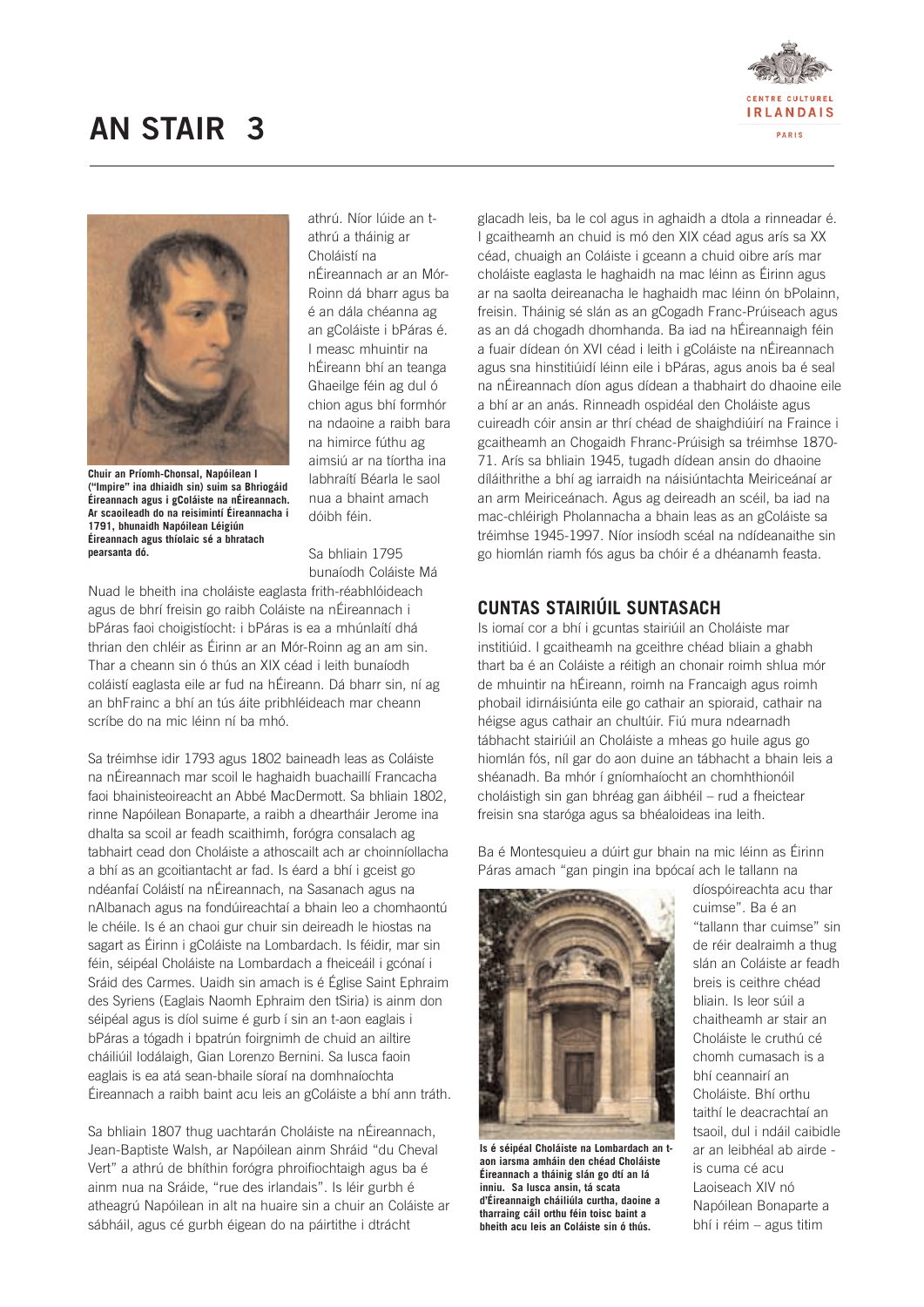## **AN STAIR 4**



isteach ar an mbealach ab fheiliúnaí ab fhéidir le cora crua na polaitíochta agus an chultúir má ba in Éirinn nó sa Fhrainc a gcúis. Lena chois sin, tá stair Choláiste na nÉireannach breac ballach le staróga bríomhara. Deismireacht mhaith is ea scéal an chambúis a thit amach ar an Champ de Mars:

Sa bhliain 1780, d'fhonn Féasta San Nioclás a chomóradh ar an 6ú lá de mhí na Nollag, shocraigh na mic léinn as Éirinn cluiche peile a imirt ar an Champ de Mars agus is éard a bhain siad úsáid as mar bhéal báire, Altóir na hAthartha,



altóir a tógadh i gcuimhne threascairt an Bastille seal beag roimhe sin. Ní baileach a cuireadh báire nuair a tháinig uair na cinniúna agus leagadh an Altóir leis an mbuille. Ghlac an lucht féachana Francach scannal agus fearg agus ba ghearr leo go ndéanfadh siad na ciontaigh Éireannacha a linseáil. Níl aon amhras i gcaitheamh an

chambúis a tógadh ina dhiaidh sin ach go gcuirfí na mic léinn as Éirinn chun báis ar an toirt ach go ndearnadh an Ginearál Lafayette eadráin eatarthu agus eisean i gceannas shaighdiúirí an Gharda Náisiúnta. Dá thoradh sin, foilsíodh deich is dhá fhichead paimfléad ar an lá dár gcion. Ba thráthúil an mhaise do chách go raibh sé de mhisneach ag mac léinn amháin - Pádraig Mac Cionnigh – caint a chur uaidh as cosa i dtaca i láthair an tslua, caint a bhí dáiríre nádúrtha agus lán de ghus agus de bheogacht. Ba í éirim a chuid cainte, an troid ar son shaoirse na hÉireann agus an cúnamh a thug muintir na Fraince don chúis sin. In ainneoin na cainte sin, ba chosúil ar an gceann is lú de go n-imeodh an slua sa ruaig reatha isteach sa Choláiste nó rud ba mheasa fós go ndúnfaí an Coláiste go cinnte agus go deo.

Is léir go raibh sár-eolas ag na mic léinn diagachta sa XVIII céad sa Fhrainc ar an iliomad teanga agus ba chóir gur dhíol inspioráide é sin agus eiseamláir freisin do mhic léinn an lae inniu. Ba réamhchoinníoll é Gaeilge a bheith ar a thoil ag gach ábhar scoláire sula gcuirfí iarratas isteach chuig aon cheann de Choláistí na nÉireannach ar an Mór-Roinn. Mar shampla ag Bordeaux, bhí sé riachtanach go mbeadh eolas den scoth ag na mic léinn ar gach uile cheann de na teangacha breise seo freisin: an Laidin, an Fhraincis, an Spáinnis, agus an Béarla. Bhí sé ag teastáil ó na sagairt ar thoil leo an tAifreann a léamh agus faoistiní a éisteacht in Éirinn go mbeadh an Ghaeilge ar eolas acu. Ba í an Ghaeilge teanga bhunáite an phobail i gcónaí in Éirinn sa XVIII céad agus bhí sé ar chumas fhormhór na mac léinn i gColáistí na nÉireannach ar an Mór-Roinn an Ghaeilge a labhairt go líofa.

Is ag an gColáiste i bPáras a bunaíodh an chéad mhaoineas leis an nGaeilge a mhúnadh sa ré nua-aimseartha. Sa bhliain 1732 foilsíodh i bPáras "An Foclóir Béarla Gaoidheilge" le "Conchobhar Ó Beaglaoich" agus "Aodh buí mac Cuirtín" agus sa bhliain 1742 "An Teagasc Criosduidhe de Réir Ceasda agus Freagartha" le Aindrias Ó Doinnshléibhe agus a bhuíochas air sin do chomhthionól coláisteach oilte agus léanta as Éirinn a bheith i láthair. Is é an chaoi freisin go raibh an Abbé Ó Beaglaoich, almsóir an chomhthionóil, i seilbh ar na litreacha sa chló gaelach ón bhliain 1730 anuas, rud ar baineadh leas as go tráthúil. Foilsíodh foclóir eile, "Focalóir Gaoidhilge-Sax-Bhéarla" le John O'Brien (Seán mac Thomáis Í Bhriain), i bPáras sa bhliain 1768.

#### **AN FOIRGNEAMH**

Mar a dúradh cheana, ba é Laurence Kelly a cheannaigh an t-áras suite ar Shráid du Cheval Vert agus thíolaic sé mar dheontas é do chomhthionól na mac léinn. Is cosúil chomh dóigh lena mhalairt gurbh é François-Joseph Bélanger, an t-



**Sa bhliain 1677, ba é an Rí Laoiseach XIV, de bhíthin litreacha paitinne, a bhronn Coláiste na Lombardach ar na hÉireannaigh coláiste ársa Iodálach a chuaigh chomh fada siar leis an mbliain 1330 – agus sonraíodh go dtairbheodh an Coláiste Éireannach de "na pribhléidí, na cearta agus na díolúintí uile ar an gcaoi cheannann chéanna agus a thairbhíonn na Coláistí a bunaíodh ar son na bhFrancach féin".** 

ailtire a thóg an Coláiste nua. Bhí cáil air sin mar gheall ar na hoibreacha tógála a ghlac sé as láimh ar son dearthár leis an Rí Laoiseach XIV. Ba ar son an dearthár sin a bheartaigh sé an Caisleán de Bagatelle, suite i lár an Bois de Boulogne. Maidir leis an gColáiste, thóg Belanger áras ceithre stór agus mhaisigh sé é le cúig fhuinneog déag agus dhá sciathán ar dheisiúr an chlóis. De bharr na n-athruithe sin d'éirigh leis go geal foirgneamh coláisteach a dhéanamh d'áitreabh príobháideach.

Chaomhnaigh sé smut den sean-áitreabh: is é sin an staighre a théann chomh fada siar leis an XVII céad agus atá le feiceáil sa lá inniu go fóill ansin. Osclaíodh Coláiste na nÉireannach go foirmiúil sa bhliain 1775.

I gceann de na sciatháin a dhear Belanger tógadh an séipéal agus an leabharlann. Coisriceadh an séipéal in onóir do Naomh Pádraig agus meastar gurb é an séipéal sin an chuid is suimiúla den Choláiste ó thaobh na hailtireachta de. Is ansin freisin a fheictear an raidhse ornáideachais is mó atá ar fáil sa Choláiste. Tá barr áilleacht thar cionn comórtais ar an obair phictiúrtha agus ar na mionmhaisiúcháin a cuireadh i gcrích sa bhliain 1860. Is é is dóichí de gur as sean-Choláiste na Lombardach a tháinig an